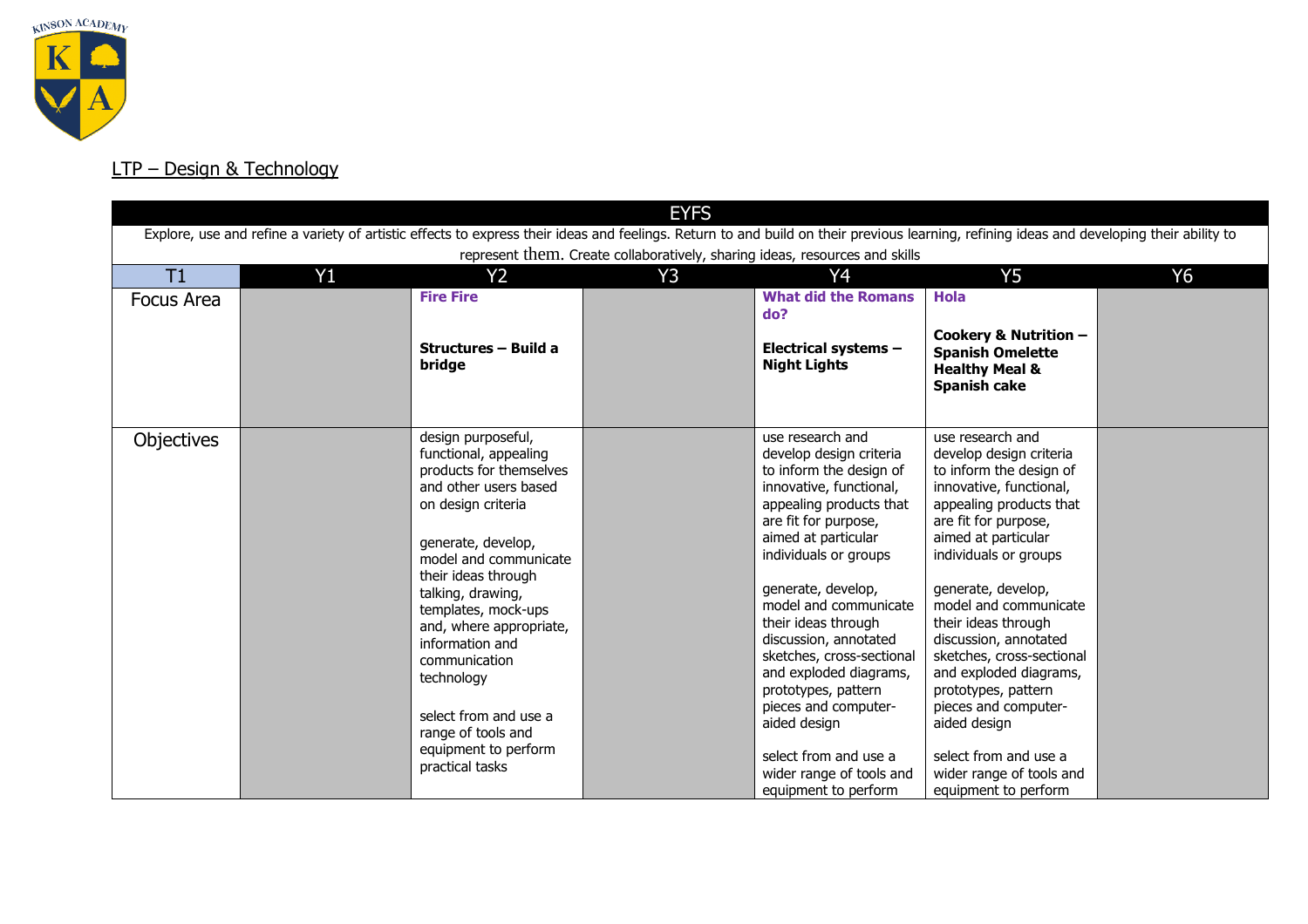|  | select from and use a<br>wide range of materials<br>and components,<br>including construction<br>materials, according to<br>their characteristics<br>explore and evaluate a<br>range of existing<br>products<br>evaluate their ideas and<br>products against design<br>criteria<br><b>Build structures</b><br>exploring how they can<br>be made stronger, stiffer<br>and more stable | practical tasks [for<br>example, cutting,<br>shaping, joining and<br>finishing], accurately<br>select from and use a<br>wider range of materials<br>and components,<br>including construction<br>materials, textiles and<br>ingredients, according to<br>their functional<br>properties and aesthetic<br>qualities<br>investigate and analyse<br>a range of existing<br>products<br>evaluate their ideas and<br>products against their<br>own design criteria and<br>consider the views of<br>others to improve their<br>work<br>understand and use<br>electrical systems in<br>their products [for<br>example, series circuits<br>incorporating switches,<br>bulbs, buzzers and<br>motors] | practical tasks [for<br>example, cutting,<br>shaping, joining and<br>finishing], accurately<br>select from and use a<br>wider range of materials<br>and components,<br>including construction<br>materials, textiles and<br>ingredients, according to<br>their functional<br>properties and aesthetic<br>qualities<br>investigate and analyse<br>a range of existing<br>products<br>evaluate their ideas and<br>products against their<br>own design criteria and<br>consider the views of<br>others to improve their<br>work<br>prepare and cook a<br>variety of predominantly<br>savoury dishes using a<br>range of cooking<br>techniques<br>understand seasonality,<br>and know where and<br>how a variety of<br>ingredients are grown,<br>reared, caught and<br>processed. |  |
|--|--------------------------------------------------------------------------------------------------------------------------------------------------------------------------------------------------------------------------------------------------------------------------------------------------------------------------------------------------------------------------------------|---------------------------------------------------------------------------------------------------------------------------------------------------------------------------------------------------------------------------------------------------------------------------------------------------------------------------------------------------------------------------------------------------------------------------------------------------------------------------------------------------------------------------------------------------------------------------------------------------------------------------------------------------------------------------------------------|--------------------------------------------------------------------------------------------------------------------------------------------------------------------------------------------------------------------------------------------------------------------------------------------------------------------------------------------------------------------------------------------------------------------------------------------------------------------------------------------------------------------------------------------------------------------------------------------------------------------------------------------------------------------------------------------------------------------------------------------------------------------------------|--|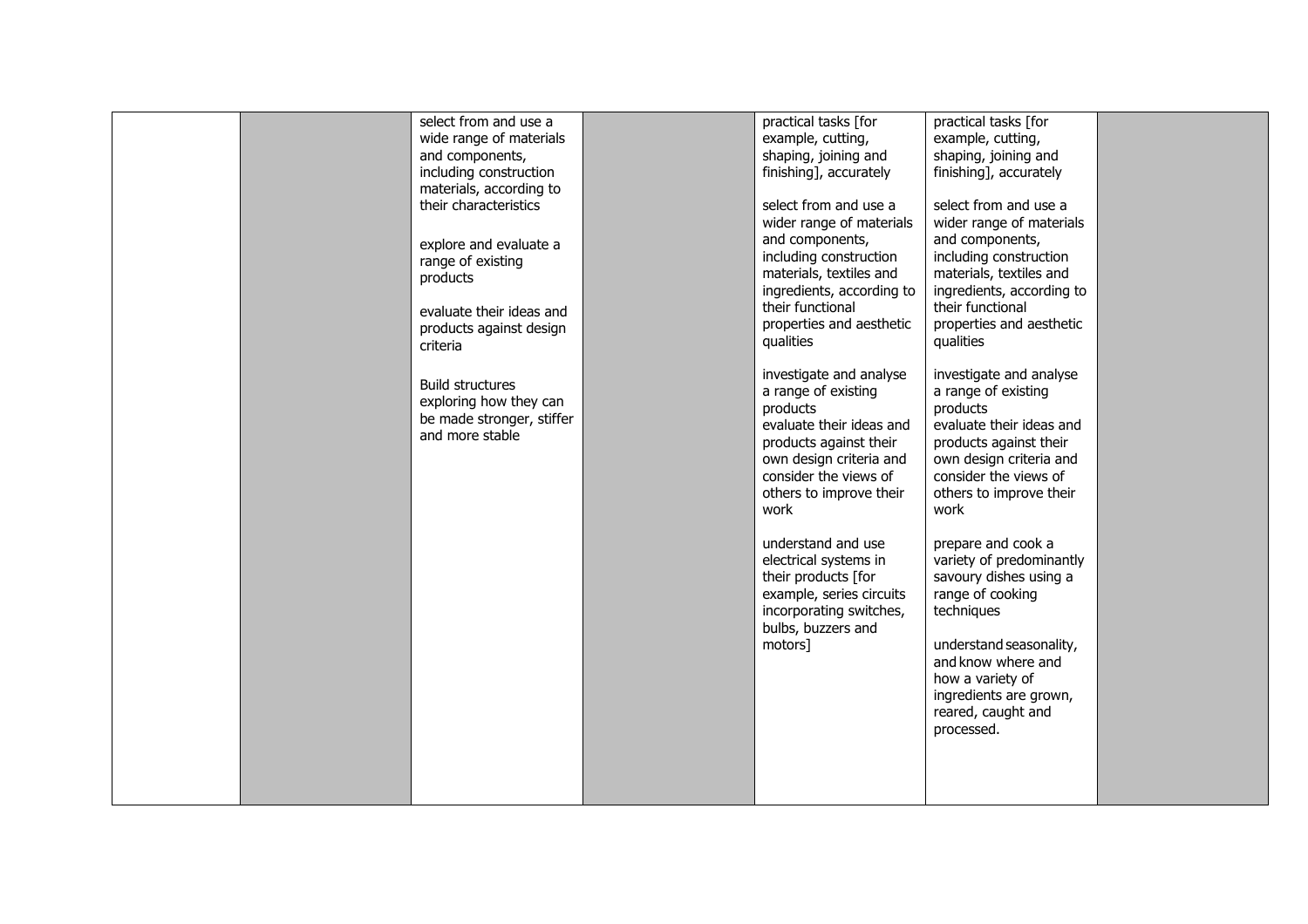| T <sub>2</sub>    | Y1                                                                                                                                                                                                                                                                                                                                                                                                                                                                                                                                                                  | Y <sub>2</sub> | <b>Y3</b>                                                                                                                                                                                                                                                                                                                                                                                                                                                                                                                                                                                                                                                                                                                          | Y <sub>4</sub>                                                                                                                                                                                                                                                                                                                                                                                                                                                                                                                                                                                                                                                                                                                     | <b>Y5</b> | Y6                                                                                                                                                                                                                                                                                                                                                                                                                                                                                                                                                                                                                                                                                                                                 |
|-------------------|---------------------------------------------------------------------------------------------------------------------------------------------------------------------------------------------------------------------------------------------------------------------------------------------------------------------------------------------------------------------------------------------------------------------------------------------------------------------------------------------------------------------------------------------------------------------|----------------|------------------------------------------------------------------------------------------------------------------------------------------------------------------------------------------------------------------------------------------------------------------------------------------------------------------------------------------------------------------------------------------------------------------------------------------------------------------------------------------------------------------------------------------------------------------------------------------------------------------------------------------------------------------------------------------------------------------------------------|------------------------------------------------------------------------------------------------------------------------------------------------------------------------------------------------------------------------------------------------------------------------------------------------------------------------------------------------------------------------------------------------------------------------------------------------------------------------------------------------------------------------------------------------------------------------------------------------------------------------------------------------------------------------------------------------------------------------------------|-----------|------------------------------------------------------------------------------------------------------------------------------------------------------------------------------------------------------------------------------------------------------------------------------------------------------------------------------------------------------------------------------------------------------------------------------------------------------------------------------------------------------------------------------------------------------------------------------------------------------------------------------------------------------------------------------------------------------------------------------------|
| <b>Focus Area</b> | <b>Flying High</b>                                                                                                                                                                                                                                                                                                                                                                                                                                                                                                                                                  |                | <b>Funny Bones</b>                                                                                                                                                                                                                                                                                                                                                                                                                                                                                                                                                                                                                                                                                                                 | <b>Growling Guts</b>                                                                                                                                                                                                                                                                                                                                                                                                                                                                                                                                                                                                                                                                                                               |           | <b>Power Surge</b>                                                                                                                                                                                                                                                                                                                                                                                                                                                                                                                                                                                                                                                                                                                 |
|                   | Make a moving part<br>for a transport image<br><b>Structures &amp;</b><br><b>Mechanisms - Levers</b>                                                                                                                                                                                                                                                                                                                                                                                                                                                                |                | <b>Mechanical system -</b><br>pneumatic systems                                                                                                                                                                                                                                                                                                                                                                                                                                                                                                                                                                                                                                                                                    | <b>Cookery &amp; Nutrition</b><br><b>Adapting recipe</b><br>Pasta & sauce                                                                                                                                                                                                                                                                                                                                                                                                                                                                                                                                                                                                                                                          |           | <b>Electrical Systems -</b><br><b>Steady Hand Games</b>                                                                                                                                                                                                                                                                                                                                                                                                                                                                                                                                                                                                                                                                            |
| Objectives        | design purposeful,<br>functional, appealing<br>products for themselves<br>and other users based<br>on design criteria<br>generate, develop,<br>model and communicate<br>their ideas through<br>talking, drawing,<br>templates, mock-ups<br>and, where appropriate,<br>information and<br>communication<br>technology<br>select from and use a<br>range of tools and<br>equipment to perform<br>practical tasks<br>select from and use a<br>wide range of materials<br>and components,<br>including construction<br>materials, according to<br>their characteristics |                | use research and<br>develop design criteria<br>to inform the design of<br>innovative, functional,<br>appealing products that<br>are fit for purpose,<br>aimed at particular<br>individuals or groups<br>generate, develop,<br>model and communicate<br>their ideas through<br>discussion, annotated<br>sketches, cross-sectional<br>and exploded diagrams,<br>prototypes, pattern<br>pieces and computer-<br>aided design<br>select from and use a<br>wider range of tools and<br>equipment to perform<br>practical tasks [for<br>example, cutting,<br>shaping, joining and<br>finishing], accurately<br>select from and use a<br>wider range of materials<br>and components,<br>including construction<br>materials, textiles and | use research and<br>develop design criteria<br>to inform the design of<br>innovative, functional,<br>appealing products that<br>are fit for purpose,<br>aimed at particular<br>individuals or groups<br>generate, develop,<br>model and communicate<br>their ideas through<br>discussion, annotated<br>sketches, cross-sectional<br>and exploded diagrams,<br>prototypes, pattern<br>pieces and computer-<br>aided design<br>select from and use a<br>wider range of tools and<br>equipment to perform<br>practical tasks [for<br>example, cutting,<br>shaping, joining and<br>finishing], accurately<br>select from and use a<br>wider range of materials<br>and components,<br>including construction<br>materials, textiles and |           | use research and<br>develop design criteria<br>to inform the design of<br>innovative, functional,<br>appealing products that<br>are fit for purpose,<br>aimed at particular<br>individuals or groups<br>generate, develop,<br>model and communicate<br>their ideas through<br>discussion, annotated<br>sketches, cross-sectional<br>and exploded diagrams,<br>prototypes, pattern<br>pieces and computer-<br>aided design<br>select from and use a<br>wider range of tools and<br>equipment to perform<br>practical tasks [for<br>example, cutting,<br>shaping, joining and<br>finishing], accurately<br>select from and use a<br>wider range of materials<br>and components,<br>including construction<br>materials, textiles and |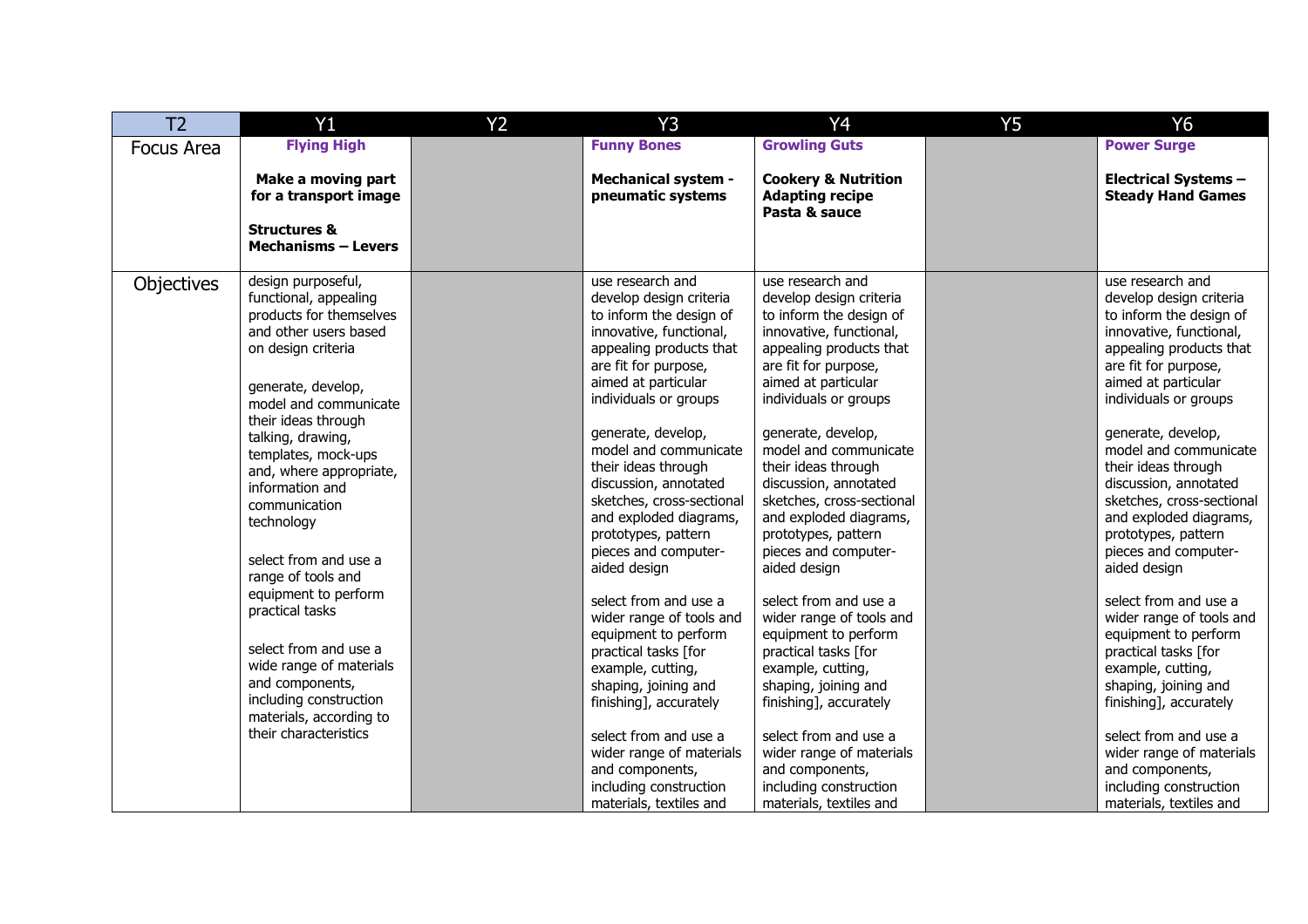|                   | explore and evaluate a<br>range of existing<br>products<br>evaluate their ideas and<br>products against design<br>criteria<br>explore and use<br>mechanisms [for<br>example, levers, sliders,<br>wheels and axles], in<br>their products. |                | ingredients, according to<br>their functional<br>properties and aesthetic<br>qualities<br>investigate and analyse<br>a range of existing<br>products<br>evaluate their ideas and<br>products against their<br>own design criteria and<br>consider the views of<br>others to improve their<br>work<br>understand and use<br>mechanical systems in<br>their products [for<br>example, gears, pulleys,<br>cams, levers and<br>linkages] | ingredients, according to<br>their functional<br>properties and aesthetic<br>qualities<br>investigate and analyse<br>a range of existing<br>products<br>evaluate their ideas and<br>products against their<br>own design criteria and<br>consider the views of<br>others to improve their<br>work<br>prepare and cook a<br>variety of predominantly<br>savoury dishes using a<br>range of cooking<br>techniques |                                                                                                                                                                                                      | ingredients, according to<br>their functional<br>properties and aesthetic<br>qualities<br>investigate and analyse<br>a range of existing<br>products<br>evaluate their ideas and<br>products against their<br>own design criteria and<br>consider the views of<br>others to improve their<br>work<br>understand and use<br>electrical systems in<br>their products [for<br>example, series circuits<br>incorporating switches,<br>bulbs, buzzers and<br>motors] |
|-------------------|-------------------------------------------------------------------------------------------------------------------------------------------------------------------------------------------------------------------------------------------|----------------|--------------------------------------------------------------------------------------------------------------------------------------------------------------------------------------------------------------------------------------------------------------------------------------------------------------------------------------------------------------------------------------------------------------------------------------|-----------------------------------------------------------------------------------------------------------------------------------------------------------------------------------------------------------------------------------------------------------------------------------------------------------------------------------------------------------------------------------------------------------------|------------------------------------------------------------------------------------------------------------------------------------------------------------------------------------------------------|-----------------------------------------------------------------------------------------------------------------------------------------------------------------------------------------------------------------------------------------------------------------------------------------------------------------------------------------------------------------------------------------------------------------------------------------------------------------|
| T <sub>3</sub>    | Y1                                                                                                                                                                                                                                        | Y <sub>2</sub> | <b>Y3</b>                                                                                                                                                                                                                                                                                                                                                                                                                            | Y <sub>4</sub>                                                                                                                                                                                                                                                                                                                                                                                                  | <b>Y5</b>                                                                                                                                                                                            | <b>Y6</b>                                                                                                                                                                                                                                                                                                                                                                                                                                                       |
| Focus Area        | <b>Come Rain or Shine</b>                                                                                                                                                                                                                 |                |                                                                                                                                                                                                                                                                                                                                                                                                                                      |                                                                                                                                                                                                                                                                                                                                                                                                                 | <b>How Horrid was</b><br>Henry V111?                                                                                                                                                                 |                                                                                                                                                                                                                                                                                                                                                                                                                                                                 |
|                   | Cookery & Nutrition -<br><b>Salad</b>                                                                                                                                                                                                     |                |                                                                                                                                                                                                                                                                                                                                                                                                                                      |                                                                                                                                                                                                                                                                                                                                                                                                                 | <b>Textiles - Tudor</b>                                                                                                                                                                              |                                                                                                                                                                                                                                                                                                                                                                                                                                                                 |
|                   |                                                                                                                                                                                                                                           |                |                                                                                                                                                                                                                                                                                                                                                                                                                                      |                                                                                                                                                                                                                                                                                                                                                                                                                 | waistcoat                                                                                                                                                                                            |                                                                                                                                                                                                                                                                                                                                                                                                                                                                 |
| <b>Objectives</b> | design purposeful,<br>functional, appealing<br>products for themselves<br>and other users based<br>on design criteria<br>generate, develop,<br>model and communicate                                                                      |                |                                                                                                                                                                                                                                                                                                                                                                                                                                      |                                                                                                                                                                                                                                                                                                                                                                                                                 | use research and<br>develop design criteria<br>to inform the design of<br>innovative, functional,<br>appealing products that<br>are fit for purpose,<br>aimed at particular<br>individuals or groups |                                                                                                                                                                                                                                                                                                                                                                                                                                                                 |
|                   | their ideas through<br>talking, drawing,                                                                                                                                                                                                  |                |                                                                                                                                                                                                                                                                                                                                                                                                                                      |                                                                                                                                                                                                                                                                                                                                                                                                                 | generate, develop,<br>model and communicate                                                                                                                                                          |                                                                                                                                                                                                                                                                                                                                                                                                                                                                 |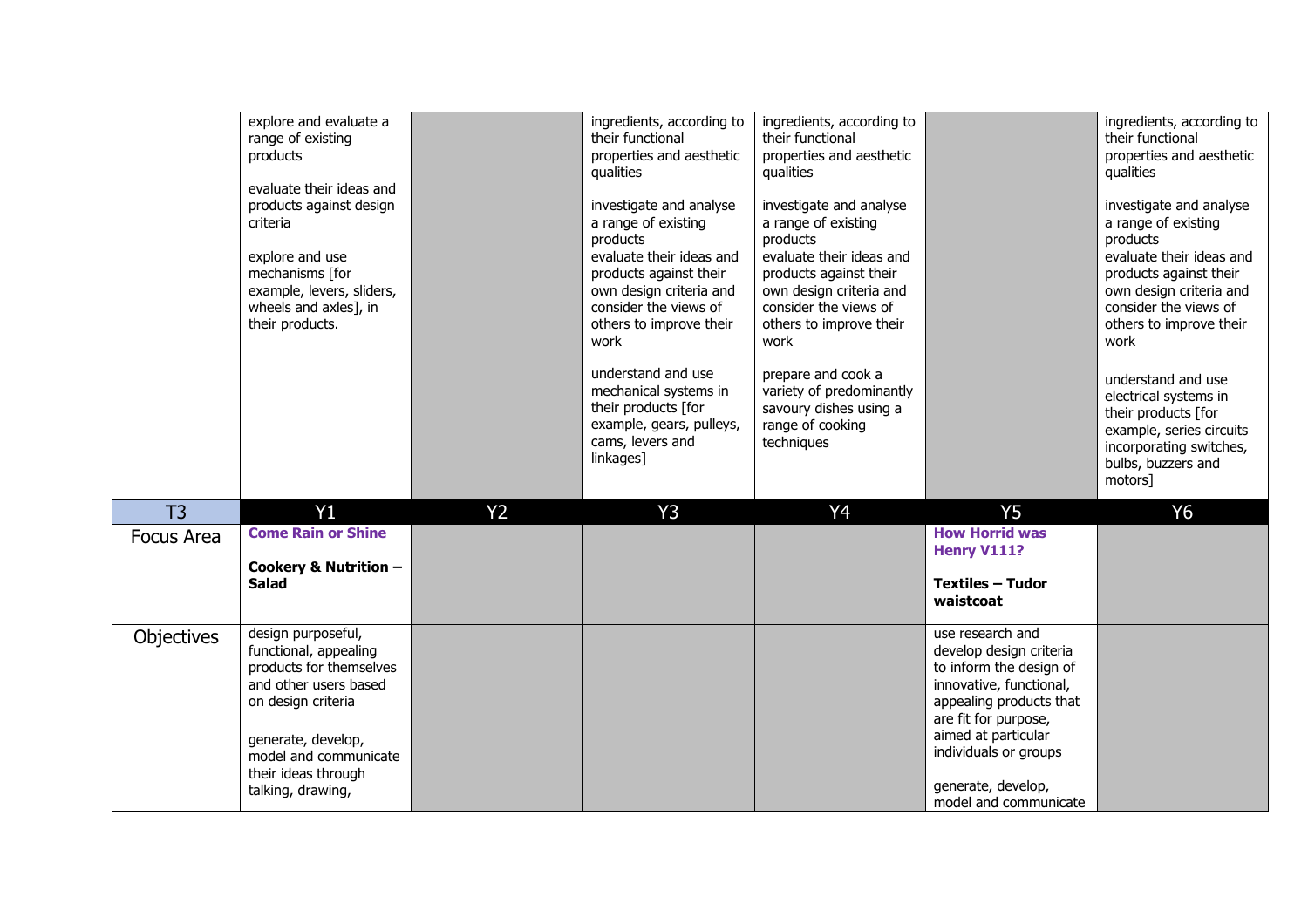|                | templates, mock-ups<br>and, where appropriate,<br>information and<br>communication<br>technology<br>select from and use a<br>range of tools and<br>equipment to perform<br>practical tasks<br>select from and use a<br>wide range of materials<br>and components,<br>including construction<br>materials, according to<br>their characteristics<br>explore and evaluate a<br>range of existing<br>products<br>evaluate their ideas and<br>products against design<br>criteria<br>use the basic principles<br>of a healthy and varied<br>diet to prepare dishes<br>understand where food<br>comes from. |                                        |    |                                     | their ideas through<br>discussion, annotated<br>sketches, cross-sectional<br>and exploded diagrams,<br>prototypes, pattern<br>pieces and computer-<br>aided design<br>select from and use a<br>wider range of tools and<br>equipment to perform<br>practical tasks [for<br>example, cutting,<br>shaping, joining and<br>finishing], accurately<br>select from and use a<br>wider range of materials<br>and components,<br>including construction<br>materials, textiles and<br>ingredients, according to<br>their functional<br>properties and aesthetic<br>qualities<br>investigate and analyse<br>a range of existing<br>products<br>evaluate their ideas and<br>products against their<br>own design criteria and<br>consider the views of<br>others to improve their |                                                             |
|----------------|--------------------------------------------------------------------------------------------------------------------------------------------------------------------------------------------------------------------------------------------------------------------------------------------------------------------------------------------------------------------------------------------------------------------------------------------------------------------------------------------------------------------------------------------------------------------------------------------------------|----------------------------------------|----|-------------------------------------|--------------------------------------------------------------------------------------------------------------------------------------------------------------------------------------------------------------------------------------------------------------------------------------------------------------------------------------------------------------------------------------------------------------------------------------------------------------------------------------------------------------------------------------------------------------------------------------------------------------------------------------------------------------------------------------------------------------------------------------------------------------------------|-------------------------------------------------------------|
| T <sub>4</sub> | Y1                                                                                                                                                                                                                                                                                                                                                                                                                                                                                                                                                                                                     | Y <sub>2</sub>                         | Y3 | Y <sub>4</sub>                      | work<br><b>Y5</b>                                                                                                                                                                                                                                                                                                                                                                                                                                                                                                                                                                                                                                                                                                                                                        | <b>Y6</b>                                                   |
| Focus Area     |                                                                                                                                                                                                                                                                                                                                                                                                                                                                                                                                                                                                        | <b>To Infinity &amp; Beyond</b>        |    | <b>Extreme Earth</b>                |                                                                                                                                                                                                                                                                                                                                                                                                                                                                                                                                                                                                                                                                                                                                                                          | <b>Blood Heart</b>                                          |
|                |                                                                                                                                                                                                                                                                                                                                                                                                                                                                                                                                                                                                        | <b>Mechanism - Wheels</b><br>and Axles |    | <b>Textiles - Waterproof</b><br>bag |                                                                                                                                                                                                                                                                                                                                                                                                                                                                                                                                                                                                                                                                                                                                                                          | Cookery & Nutrition -<br>Come dine with me 3<br>course meal |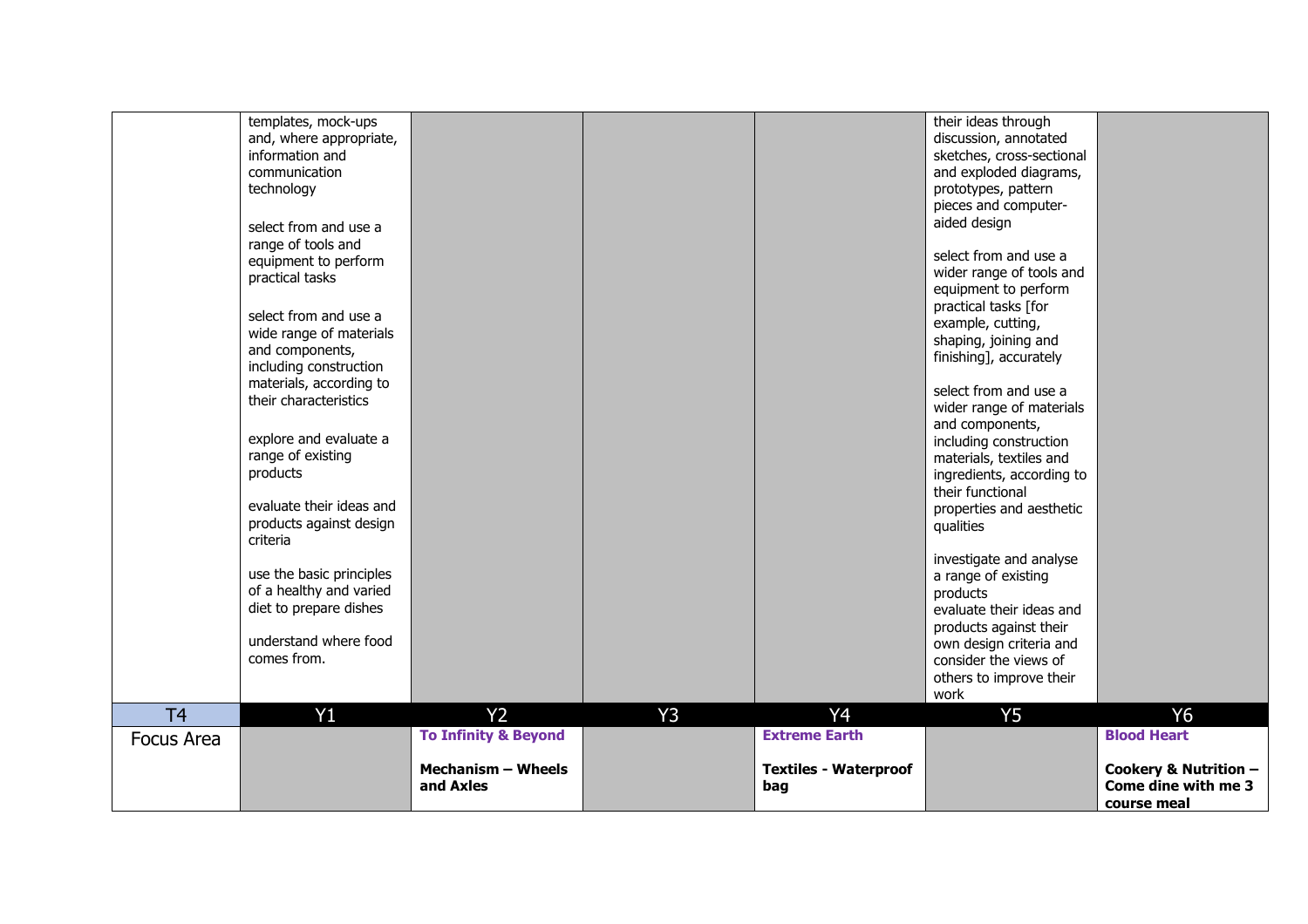| Objectives | design purposeful,        | use research and          | use research and          |
|------------|---------------------------|---------------------------|---------------------------|
|            | functional, appealing     | develop design criteria   | develop design criteria   |
|            | products for themselves   | to inform the design of   | to inform the design of   |
|            | and other users based     | innovative, functional,   | innovative, functional,   |
|            | on design criteria        | appealing products that   | appealing products that   |
|            | generate, develop,        | are fit for purpose,      | are fit for purpose,      |
|            | model and communicate     | aimed at particular       | aimed at particular       |
|            | their ideas through       | individuals or groups     | individuals or groups     |
|            | talking, drawing,         |                           |                           |
|            | templates, mock-ups       | generate, develop,        | generate, develop,        |
|            | and, where appropriate,   | model and communicate     | model and communicate     |
|            | information and           | their ideas through       | their ideas through       |
|            | communication             | discussion, annotated     | discussion, annotated     |
|            |                           | sketches, cross-sectional | sketches, cross-sectional |
|            | technology                | and exploded diagrams,    |                           |
|            |                           |                           | and exploded diagrams,    |
|            | select from and use a     | prototypes, pattern       | prototypes, pattern       |
|            | range of tools and        | pieces and computer-      | pieces and computer-      |
|            | equipment to perform      | aided design              | aided design              |
|            | practical tasks [for      |                           |                           |
|            | example, cutting,         | select from and use a     | select from and use a     |
|            | shaping, joining and      | wider range of tools and  | wider range of tools and  |
|            | finishing]                | equipment to perform      | equipment to perform      |
|            |                           | practical tasks [for      | practical tasks [for      |
|            | select from and use a     | example, cutting,         | example, cutting,         |
|            | wide range of materials   | shaping, joining and      | shaping, joining and      |
|            | and components,           | finishing], accurately    | finishing], accurately    |
|            | including construction    |                           |                           |
|            | materials, textiles and   | select from and use a     | select from and use a     |
|            | ingredients, according to | wider range of materials  | wider range of materials  |
|            | their characteristics     | and components,           | and components,           |
|            |                           | including construction    | including construction    |
|            | Explore and evaluate a    | materials, textiles and   | materials, textiles and   |
|            | range of existing         | ingredients, according to | ingredients, according to |
|            | products                  | their functional          | their functional          |
|            |                           | properties and aesthetic  | properties and aesthetic  |
|            | evaluate their ideas and  | qualities                 | qualities                 |
|            |                           |                           |                           |
|            | products against design   |                           |                           |
|            | criteria                  | investigate and analyse   | investigate and analyse   |
|            |                           | a range of existing       | a range of existing       |
|            | explore and use           | products                  | products                  |
|            | mechanisms [for           |                           |                           |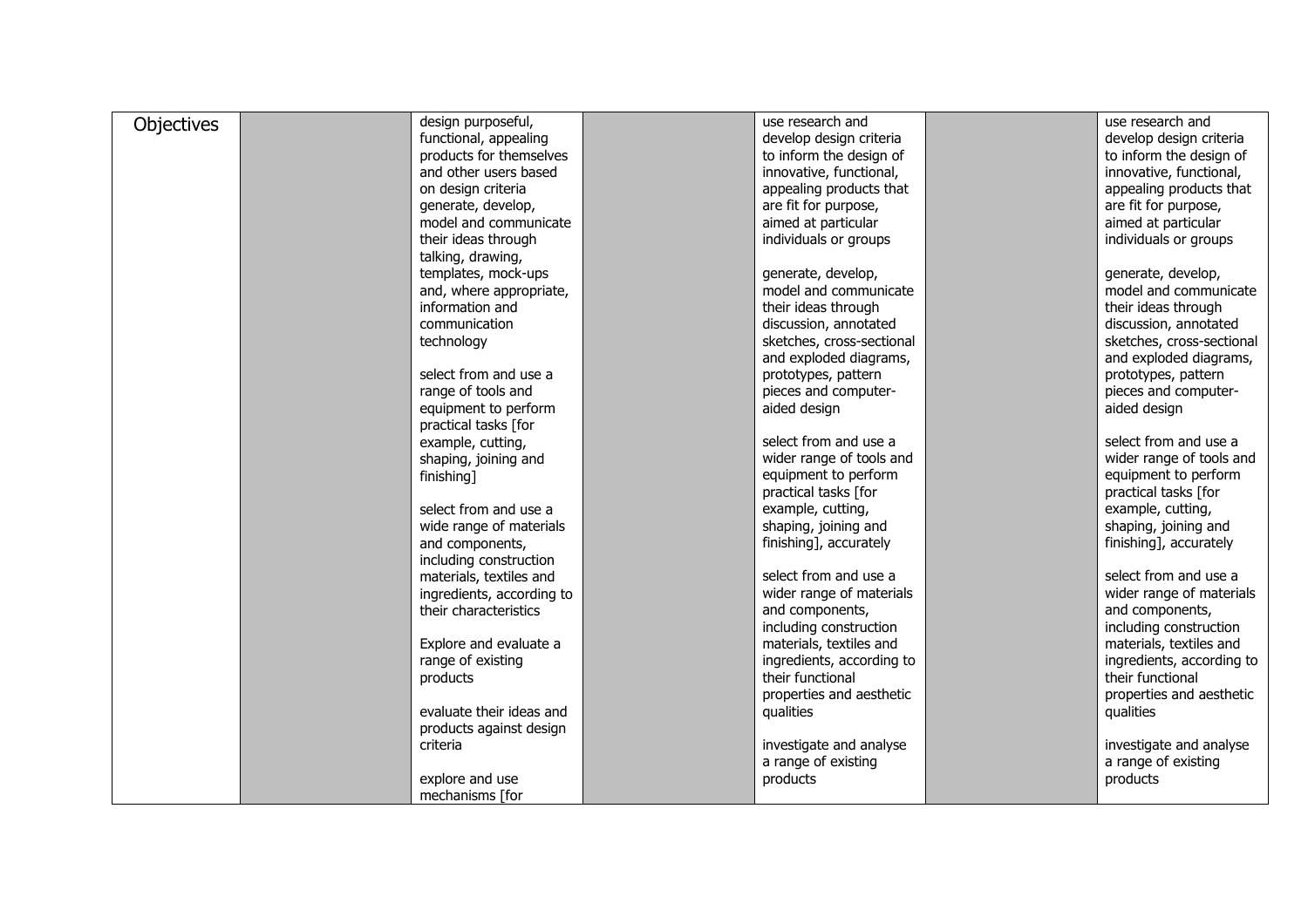|                   |    | example, levers, sliders,<br>wheels and axles], in<br>their products. |                                                                                                                                                                                                                                                                            | evaluate their ideas and<br>products against their<br>own design criteria and<br>consider the views of<br>others to improve their<br>work |                                                                                                                                                                                                                                                                            | evaluate their ideas and<br>products against their<br>own design criteria and<br>consider the views of<br>others to improve their<br>work<br>prepare and cook a<br>variety of predominantly<br>savoury dishes using a<br>range of cooking<br>techniques<br>understand seasonality,<br>and know where and<br>how a variety of<br>ingredients are grown,<br>reared, caught and<br>processed |
|-------------------|----|-----------------------------------------------------------------------|----------------------------------------------------------------------------------------------------------------------------------------------------------------------------------------------------------------------------------------------------------------------------|-------------------------------------------------------------------------------------------------------------------------------------------|----------------------------------------------------------------------------------------------------------------------------------------------------------------------------------------------------------------------------------------------------------------------------|-------------------------------------------------------------------------------------------------------------------------------------------------------------------------------------------------------------------------------------------------------------------------------------------------------------------------------------------------------------------------------------------|
| T <sub>5</sub>    | Y1 | Y <sub>2</sub>                                                        | Y3                                                                                                                                                                                                                                                                         | Y <sub>4</sub>                                                                                                                            | Y <sub>5</sub>                                                                                                                                                                                                                                                             | <b>Y6</b>                                                                                                                                                                                                                                                                                                                                                                                 |
| <b>Focus Area</b> |    |                                                                       | <b>From Bean to Bar</b><br><b>Structures - Food</b><br>packaging - box with<br>a hinge                                                                                                                                                                                     |                                                                                                                                           | <b>Tomb Raiders</b><br><b>Mechanical System</b><br>Cams<br><b>Egyptian toy</b>                                                                                                                                                                                             |                                                                                                                                                                                                                                                                                                                                                                                           |
| Objectives        |    |                                                                       | use research and<br>develop design criteria<br>to inform the design of<br>innovative, functional,<br>appealing products that<br>are fit for purpose,<br>aimed at particular<br>individuals or groups<br>generate, develop,<br>model and communicate<br>their ideas through |                                                                                                                                           | use research and<br>develop design criteria<br>to inform the design of<br>innovative, functional,<br>appealing products that<br>are fit for purpose,<br>aimed at particular<br>individuals or groups<br>generate, develop,<br>model and communicate<br>their ideas through |                                                                                                                                                                                                                                                                                                                                                                                           |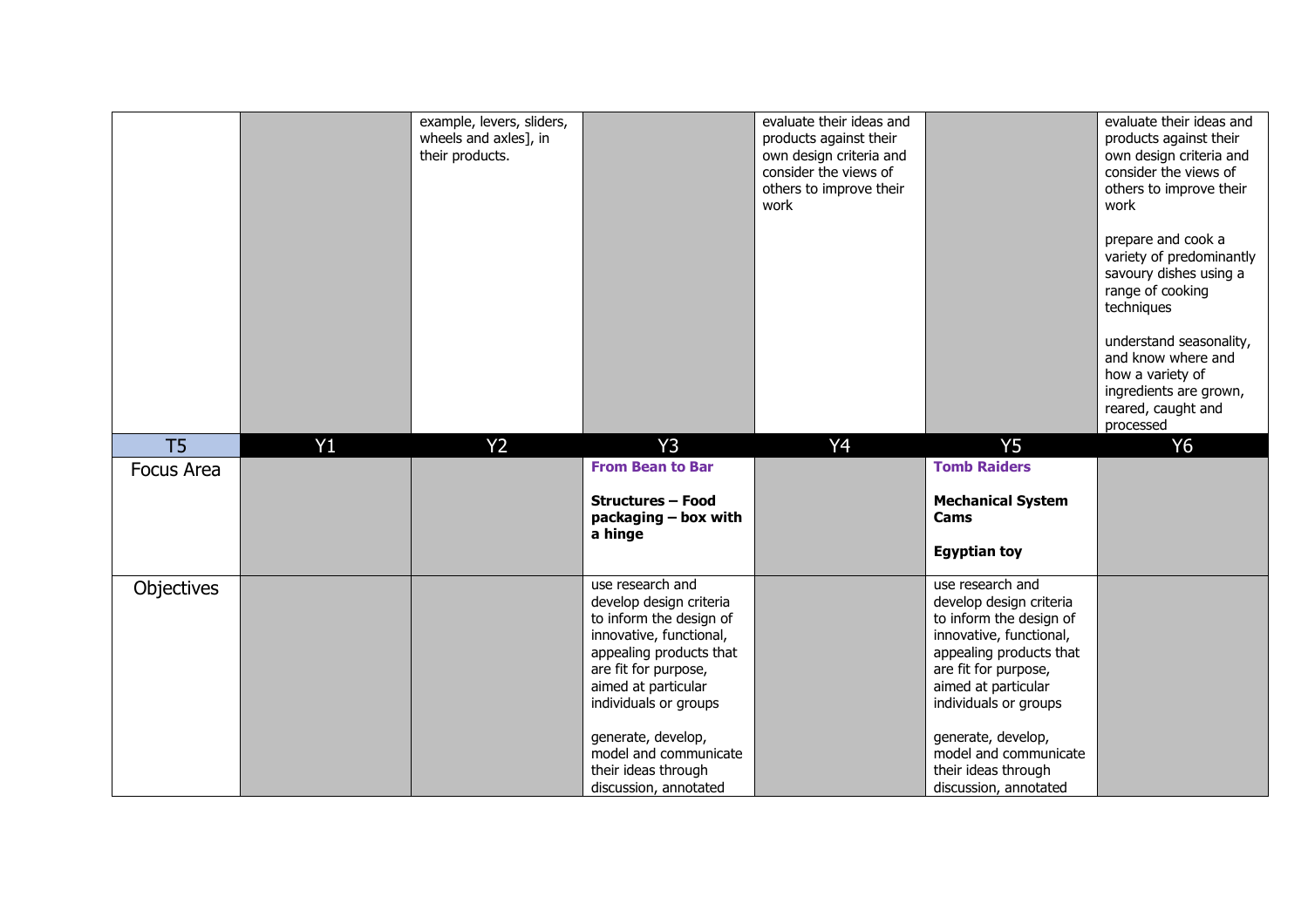|  | sketches, cross-sectional<br>and exploded diagrams,<br>prototypes, pattern<br>pieces and computer-<br>aided design                                                                                                  | sketches, cross-sectional<br>and exploded diagrams,<br>prototypes, pattern<br>pieces and computer-<br>aided design                                                                                                  |  |
|--|---------------------------------------------------------------------------------------------------------------------------------------------------------------------------------------------------------------------|---------------------------------------------------------------------------------------------------------------------------------------------------------------------------------------------------------------------|--|
|  | select from and use a<br>wider range of tools and<br>equipment to perform<br>practical tasks [for<br>example, cutting,<br>shaping, joining and<br>finishing], accurately                                            | select from and use a<br>wider range of tools and<br>equipment to perform<br>practical tasks [for<br>example, cutting,<br>shaping, joining and<br>finishing], accurately                                            |  |
|  | select from and use a<br>wider range of materials<br>and components,<br>including construction<br>materials, textiles and<br>ingredients, according to<br>their functional<br>properties and aesthetic<br>qualities | select from and use a<br>wider range of materials<br>and components,<br>including construction<br>materials, textiles and<br>ingredients, according to<br>their functional<br>properties and aesthetic<br>qualities |  |
|  | investigate and analyse<br>a range of existing<br>products<br>evaluate their ideas and<br>products against their<br>own design criteria and<br>consider the views of<br>others to improve their<br>work             | investigate and analyse<br>a range of existing<br>products<br>evaluate their ideas and<br>products against their<br>own design criteria and<br>consider the views of<br>others to improve their<br>work             |  |
|  | apply their<br>understanding of how to<br>strengthen, stiffen and<br>reinforce more complex<br>structures                                                                                                           | understand and use<br>mechanical systems in<br>their products [for<br>example, gears, pulleys,<br>cams, levers and<br>linkages]                                                                                     |  |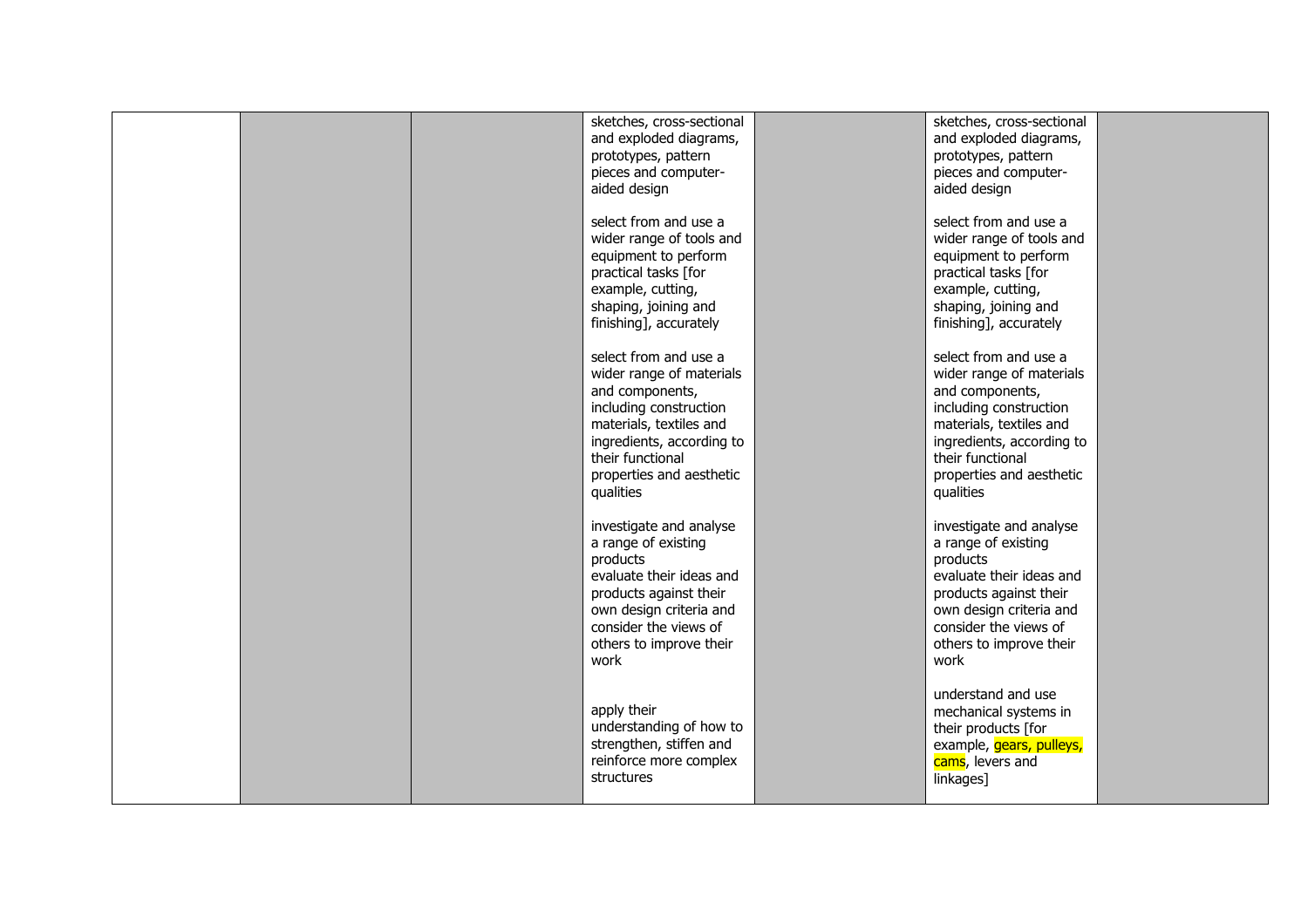| T <sub>6</sub>    | Y1                        | Y <sub>2</sub>            | Y3                                                | Y4 | <b>Y5</b> | Y6                          |
|-------------------|---------------------------|---------------------------|---------------------------------------------------|----|-----------|-----------------------------|
| <b>Focus Area</b> | I do like to be by the    | <b>Birds Eye View</b>     | <b>Who let the Gods</b>                           |    |           | <b>Light Camera Action</b>  |
|                   | seaside                   |                           | out?                                              |    |           |                             |
|                   |                           | Cookery & Nutrition -     |                                                   |    |           | <b>Structure - Computer</b> |
|                   | <b>Textiles - Puppet</b>  | <b>Pizza</b>              | Cookery & Nutrition -<br><b>Greek Mezze</b>       |    |           | programming                 |
|                   | making (Punch &<br>Judy)  |                           |                                                   |    |           |                             |
|                   |                           |                           |                                                   |    |           |                             |
|                   |                           |                           |                                                   |    |           |                             |
| Objectives        | design purposeful,        | design purposeful,        | use research and                                  |    |           | use research and            |
|                   | functional, appealing     | functional, appealing     | develop design criteria                           |    |           | develop design criteria     |
|                   | products for themselves   | products for themselves   | to inform the design of                           |    |           | to inform the design of     |
|                   | and other users based     | and other users based     | innovative, functional,                           |    |           | innovative, functional,     |
|                   | on design criteria        | on design criteria        | appealing products that                           |    |           | appealing products that     |
|                   |                           |                           | are fit for purpose,                              |    |           | are fit for purpose,        |
|                   | generate, develop,        | generate, develop,        | aimed at particular                               |    |           | aimed at particular         |
|                   | model and communicate     | model and communicate     | individuals or groups                             |    |           | individuals or groups       |
|                   | their ideas through       | their ideas through       |                                                   |    |           |                             |
|                   | talking, drawing,         | talking, drawing,         | generate, develop,                                |    |           | generate, develop,          |
|                   | templates, mock-ups       | templates, mock-ups       | model and communicate                             |    |           | model and communicate       |
|                   | and, where appropriate,   | and, where appropriate,   | their ideas through                               |    |           | their ideas through         |
|                   | information and           | information and           | discussion, annotated                             |    |           | discussion, annotated       |
|                   | communication             | communication             | sketches, cross-sectional                         |    |           | sketches, cross-sectional   |
|                   | technology                | technology                | and exploded diagrams,                            |    |           | and exploded diagrams,      |
|                   |                           |                           | prototypes, pattern                               |    |           | prototypes, pattern         |
|                   | select from and use a     | select from and use a     | pieces and computer-                              |    |           | pieces and computer-        |
|                   | range of tools and        | range of tools and        | aided design                                      |    |           | aided design                |
|                   | equipment to perform      | equipment to perform      |                                                   |    |           | select from and use a       |
|                   | practical tasks [for      | practical tasks [for      | select from and use a<br>wider range of tools and |    |           | wider range of tools and    |
|                   | example, cutting,         | example, cutting,         | equipment to perform                              |    |           | equipment to perform        |
|                   | shaping, joining and      | shaping, joining and      | practical tasks [for                              |    |           | practical tasks [for        |
|                   | finishing]                | finishing]                | example, cutting,                                 |    |           | example, cutting,           |
|                   | select from and use a     | select from and use a     | shaping, joining and                              |    |           | shaping, joining and        |
|                   | wide range of materials   | wide range of materials   | finishing], accurately                            |    |           | finishing], accurately      |
|                   | and components,           | and components,           |                                                   |    |           |                             |
|                   | including construction    | including construction    | select from and use a                             |    |           | select from and use a       |
|                   | materials, textiles and   | materials, textiles and   | wider range of materials                          |    |           | wider range of materials    |
|                   | ingredients, according to | ingredients, according to | and components,                                   |    |           | and components,             |
|                   | their characteristics     | their characteristics     | including construction                            |    |           | including construction      |
|                   |                           |                           | materials, textiles and                           |    |           | materials, textiles and     |